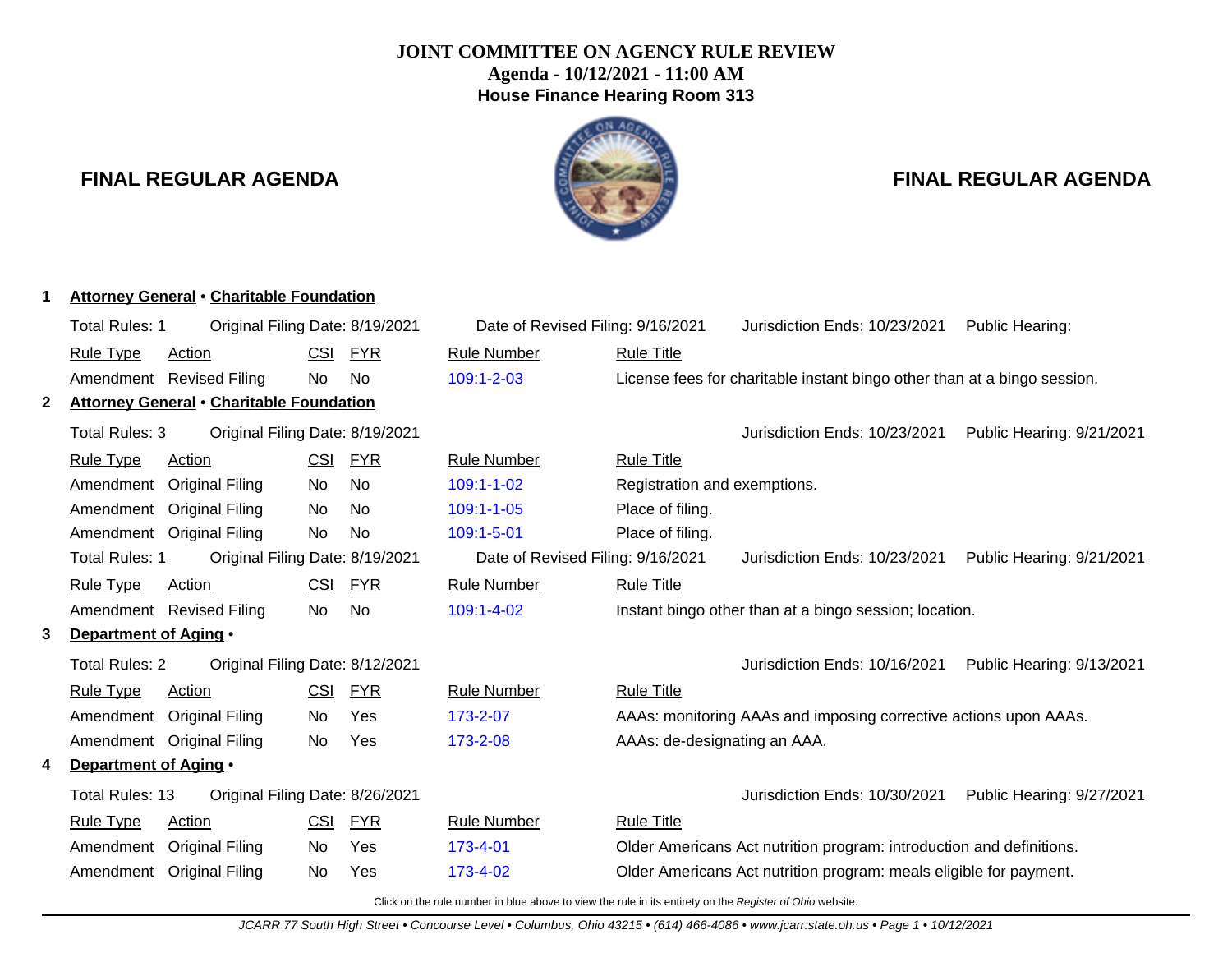#### **JOINT COMMITTEE ON AGENCY RULE REVIEW**

# **10/12/2021 - 11:00 AM**

## **FINAL REGULAR AGENDA**

## **House Finance Hearing Room 313**

|   |                                            | Amendment Original Filing                  | Yes.       | Yes        | 173-4-03                          |                                                            | Older Americans Act nutrition program: consumer enrollment.                |                           |
|---|--------------------------------------------|--------------------------------------------|------------|------------|-----------------------------------|------------------------------------------------------------|----------------------------------------------------------------------------|---------------------------|
|   | Amendment                                  | <b>Original Filing</b>                     | Yes        | Yes        | 173-4-04                          |                                                            | Older Americans Act nutrition program: procuring for person direction.     |                           |
|   |                                            | Amendment Original Filing                  | Yes        | Yes        | 173-4-05                          | Older Americans Act nutrition program: nutrition projects. |                                                                            |                           |
|   |                                            | Amendment Original Filing                  | Yes        | Yes        | 173-4-05.1                        |                                                            | Older Americans Act nutrition program: congregate dining projects.         |                           |
|   |                                            | Amendment Original Filing                  | Yes        | Yes        | 173-4-05.3                        | restaurants or grocery stores.                             | Older Americans Act nutrition program: congregate dining projects based in |                           |
|   | Amendment                                  | <b>Original Filing</b>                     | Yes        | Yes        | 173-4-06                          |                                                            | Older Americans Act nutrition program: diet orders.                        |                           |
|   | Amendment                                  | <b>Original Filing</b>                     | <b>Yes</b> | Yes        | 173-4-07                          |                                                            | Older Americans Act nutrition program: nutrition counseling.               |                           |
|   | Amendment                                  | <b>Original Filing</b>                     | Yes        | Yes        | 173-4-08                          |                                                            | Older Americans Act nutrition program: nutrition education.                |                           |
|   | Amendment                                  | <b>Original Filing</b>                     | Yes        | Yes        | 173-4-09                          |                                                            | Older Americans Act nutrition program: nutrition health screening.         |                           |
|   | Amendment                                  | <b>Original Filing</b>                     | Yes        | Yes        | 173-4-10                          |                                                            | Older Americans Act nutrition program: grocery shopping assistance.        |                           |
|   | Amendment                                  | <b>Original Filing</b>                     | Yes        | Yes        | 173-4-11                          |                                                            | Older Americans Act nutrition program: grocery ordering and delivery.      |                           |
|   | <b>Total Rules: 1</b>                      | Original Filing Date: 8/26/2021            |            |            | Date of Revised Filing: 9/28/2021 |                                                            | Jurisdiction Ends: 10/30/2021                                              | Public Hearing: 9/27/2021 |
|   | <b>Rule Type</b>                           | <b>Action</b>                              | <b>CSI</b> | <b>FYR</b> | <b>Rule Number</b>                | <b>Rule Title</b>                                          |                                                                            |                           |
|   |                                            | Amendment Revised Filing                   | Yes        | Yes        | 173-4-05.2                        |                                                            | Older Americans Act nutrition program: home-delivered meals projects.      |                           |
|   | Department of Agriculture . Plant Industry |                                            |            |            |                                   |                                                            |                                                                            |                           |
| 5 |                                            |                                            |            |            |                                   |                                                            |                                                                            |                           |
|   | Total Rules: 3                             | Original Filing Date: 8/10/2021            |            |            |                                   |                                                            | Jurisdiction Ends: 10/14/2021                                              | Public Hearing: 9/14/2021 |
|   | <b>Rule Type</b>                           | <b>Action</b>                              | CSI        | <b>FYR</b> | <b>Rule Number</b>                | <b>Rule Title</b>                                          |                                                                            |                           |
|   | New Rule                                   | <b>Original Filing</b>                     | Yes        | <b>No</b>  | 901:5-56-02                       | Definitions.                                               |                                                                            |                           |
|   | New Rule                                   | <b>Original Filing</b>                     | Yes        | No         | 901:5-56-03                       | Regulated articles.                                        |                                                                            |                           |
|   | New Rule                                   | <b>Original Filing</b>                     | Yes        | No         | 901:5-56-04                       | Regulated area.                                            |                                                                            |                           |
|   | <b>Total Rules: 3</b>                      | Original Filing Date: 8/10/2021            |            |            | Date of Refiled Filing: 9/15/2021 |                                                            | Jurisdiction Ends: 10/15/2021                                              | Public Hearing: 9/14/2021 |
|   | <b>Rule Type</b>                           | Action                                     | <b>CSI</b> | <b>FYR</b> | <b>Rule Number</b>                | <b>Rule Title</b>                                          |                                                                            |                           |
|   | New Rule                                   | <b>Refiled Filing</b>                      | Yes        | <b>No</b>  | 901:5-56-01                       | Notice of quarantine.                                      |                                                                            |                           |
|   | New Rule                                   | <b>Refiled Filing</b>                      | Yes        | No         | 901:5-56-05                       | Conditions of movement.                                    |                                                                            |                           |
|   | New Rule                                   | <b>Refiled Filing</b>                      | Yes        | No         | 901:5-56-06                       |                                                            | Inspection and disposition of shipments.                                   |                           |
| 6 |                                            | Department of Agriculture . Plant Industry |            |            |                                   |                                                            |                                                                            |                           |
|   | Total Rules: 6                             | Original Filing Date: 8/10/2021            |            |            |                                   |                                                            | Jurisdiction Ends: 10/14/2021                                              | Public Hearing: 9/14/2021 |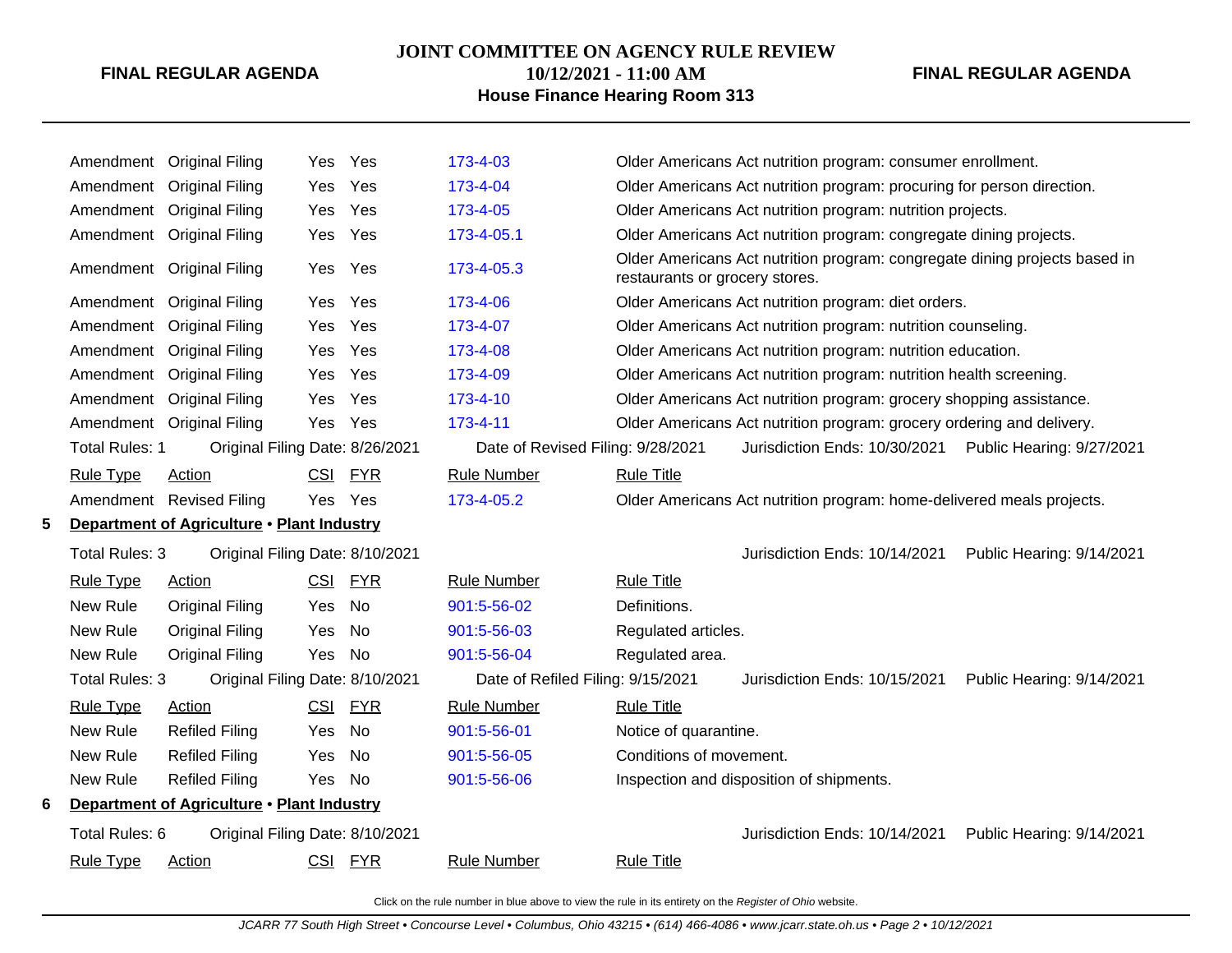## **JOINT COMMITTEE ON AGENCY RULE REVIEW**

**10/12/2021 - 11:00 AM House Finance Hearing Room 313** **FINAL REGULAR AGENDA**

|   | Rescission             | <b>Original Filing</b>         | Yes Yes    |            | 901:5-43-01                                                           | Suppression and control of the white pine blister rust disease.                                                           |                          |
|---|------------------------|--------------------------------|------------|------------|-----------------------------------------------------------------------|---------------------------------------------------------------------------------------------------------------------------|--------------------------|
|   | Rescission             | <b>Original Filing</b>         | Yes        | Yes        | 901:5-58-01                                                           | Notice of quarantine.                                                                                                     |                          |
|   | Rescission             | <b>Original Filing</b>         | Yes        | Yes        | 901:5-58-02                                                           | Definitions.                                                                                                              |                          |
|   | Rescission             | <b>Original Filing</b>         | Yes        | Yes        | 901:5-58-03                                                           | Regulated articles.                                                                                                       |                          |
|   | Rescission             | <b>Original Filing</b>         | Yes        | Yes        | 901:5-58-04                                                           | Regulated areas.                                                                                                          |                          |
|   | Rescission             | <b>Original Filing</b>         | Yes        | Yes        | 901:5-58-05                                                           | Conditions for movement.                                                                                                  |                          |
| 7 |                        |                                |            |            | Department of Commerce • Bedding and Upholstered Furniture Inspection |                                                                                                                           |                          |
|   | <b>Total Rules: 1</b>  | Original Filing Date: 8/4/2021 |            |            | Date of Refiled Filing: 9/13/2021                                     | Jurisdiction Ends: 10/13/2021                                                                                             | Public Hearing: 9/8/2021 |
|   | <b>Rule Type</b>       | Action                         | <b>CSI</b> | <b>FYR</b> | <b>Rule Number</b>                                                    | <b>Rule Title</b>                                                                                                         |                          |
|   | Rescission             | <b>Refiled Filing</b>          | Yes Yes    |            | 4101:6-1-18                                                           | Information for retailers of bedding, upholstered furniture and stuffed toys.                                             |                          |
|   | <b>Total Rules: 22</b> | Original Filing Date: 8/4/2021 |            |            | Date of Refiled Filing: 9/16/2021                                     | Jurisdiction Ends: 10/16/2021                                                                                             | Public Hearing: 9/8/2021 |
|   | <b>Rule Type</b>       | Action                         | <u>CSI</u> | <b>FYR</b> | <b>Rule Number</b>                                                    | <b>Rule Title</b>                                                                                                         |                          |
|   |                        | Amendment Refiled Filing       | Yes.       | Yes        | 4101:6-1-02                                                           | Definitions.                                                                                                              |                          |
|   |                        | Amendment Refiled Filing       | Yes        | Yes        | 4101:6-1-03                                                           | License requirements.                                                                                                     |                          |
|   |                        | Amendment Refiled Filing       | Yes        | Yes        | 4101:6-1-04                                                           | General requirements.                                                                                                     |                          |
|   |                        | Amendment Refiled Filing       | Yes        | Yes        | 4101:6-1-05                                                           | Label requirements for articles of bedding, upholstered furniture, and stuffed toys,<br>manufactured of all new material. |                          |
|   |                        | Amendment Refiled Filing       | Yes        | Yes        | 4101:6-1-06                                                           | Label requirements for articles of bedding and upholstered furniture manufactured<br>of secondhand material.              |                          |
|   |                        | Amendment Refiled Filing       | Yes        | Yes        | 4101:6-1-07                                                           | Label requirements for renovators.                                                                                        |                          |
|   |                        | Amendment Refiled Filing       | Yes Yes    |            | 4101:6-1-08                                                           | Label requirements for the sale of secondhand articles of bedding and upholstered<br>furniture.                           |                          |
|   |                        | Amendment Refiled Filing       | Yes        | Yes        | 4101:6-1-09                                                           | Filling description.                                                                                                      |                          |
|   |                        | Amendment Refiled Filing       | Yes        | Yes        | 4101:6-1-10                                                           | Labeling of hidden fillers.                                                                                               |                          |
|   |                        | Amendment Refiled Filing       | Yes        | Yes        | 4101:6-1-11                                                           | Cotton fillers.                                                                                                           |                          |
|   |                        | Amendment Refiled Filing       | Yes        | Yes        | 4101:6-1-12                                                           | Down and feather fillers.                                                                                                 |                          |
|   |                        | Amendment Refiled Filing       | Yes        | Yes        | 4101:6-1-13                                                           | Hair fillers.                                                                                                             |                          |
|   |                        | Amendment Refiled Filing       | Yes        | Yes        | 4101:6-1-14                                                           | Wool fillers.                                                                                                             |                          |
|   |                        | Amendment Refiled Filing       | Yes        | Yes        | 4101:6-1-15                                                           | Foam and rubber fillers.                                                                                                  |                          |
|   |                        | Amendment Refiled Filing       | Yes        | Yes        | 4101:6-1-16                                                           | Synthetic fiber fillers.                                                                                                  |                          |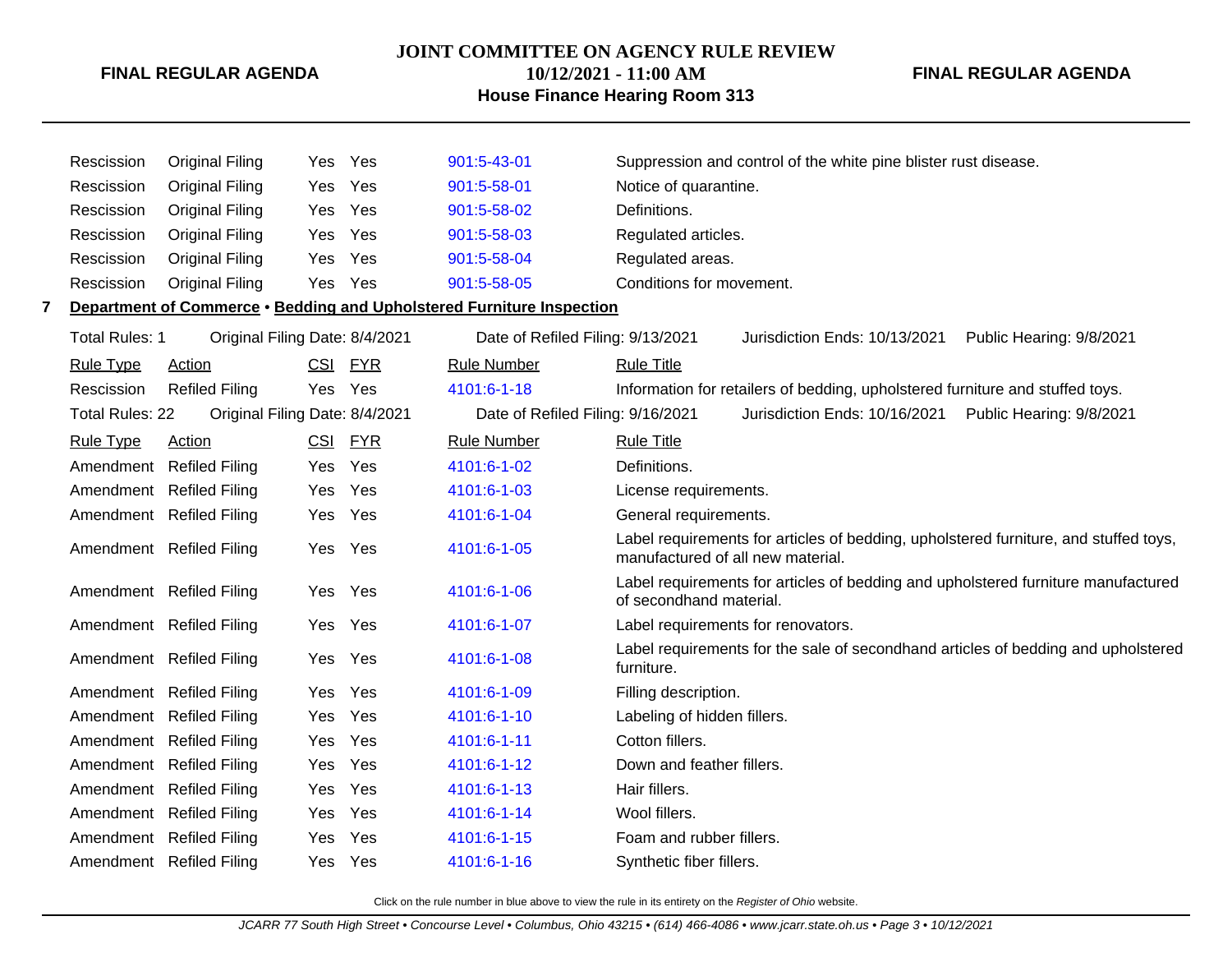## **JOINT COMMITTEE ON AGENCY RULE REVIEW**

**10/12/2021 - 11:00 AM**

## **House Finance Hearing Room 313**

**FINAL REGULAR AGENDA**

|   |                           | Amendment Refiled Filing        | Yes        | Yes        | 4101:6-1-17        | Miscellaneous fillers.                                                                                   |
|---|---------------------------|---------------------------------|------------|------------|--------------------|----------------------------------------------------------------------------------------------------------|
|   |                           | Amendment Refiled Filing        | Yes        | Yes        | 4101:6-1-19        | Procedure for notice of public hearing.                                                                  |
|   |                           | Amendment Refiled Filing        | Yes        | Yes        | 4101:6-1-21        | Requirements for application for sterilization approval.                                                 |
|   |                           | Amendment Refiled Filing        | Yes        | Yes        | 4101:6-1-22        | Materials required to be sterilized.                                                                     |
|   |                           | Amendment Refiled Filing        | Yes        | Yes        | 4101:6-1-23        | Storage of sterilized bedding and upholstered furniture.                                                 |
|   |                           | Amendment Refiled Filing        | Yes        | Yes        | 4101:6-1-24        | Definitions and methods of sterilization processes required.                                             |
|   |                           | Amendment Refiled Filing        | Yes        | Yes        | 4101:6-1-25        | Enforcement.                                                                                             |
| 8 |                           | Department of Education .       |            |            |                    |                                                                                                          |
|   | <b>Total Rules: 2</b>     | Original Filing Date: 8/20/2021 |            |            |                    | Jurisdiction Ends: 10/24/2021<br>Public Hearing: 9/21/2021                                               |
|   | <b>Rule Type</b>          | <b>Action</b>                   | CSI        | <b>FYR</b> | <b>Rule Number</b> | <b>Rule Title</b>                                                                                        |
|   |                           | Amendment Original Filing       | No.        | Yes        | 3301-3-01          | Scope and definitions.                                                                                   |
|   |                           | Amendment Original Filing       | No.        | Yes        | 3301-3-03          | Information technology center permit eligibility and application.                                        |
| 9 |                           | Department of Education .       |            |            |                    |                                                                                                          |
|   | Total Rules: 4            | Original Filing Date: 8/20/2021 |            |            |                    | Jurisdiction Ends: 10/24/2021<br>Public Hearing: 9/21/2021                                               |
|   | <b>Rule Type</b>          | <b>Action</b>                   |            | CSI FYR    | <b>Rule Number</b> | <b>Rule Title</b>                                                                                        |
|   |                           | Amendment Original Filing       | No.        | Yes        | 3301-23-41         | Twelve hour or forty hour temporary teaching permit for qualified nonlicensed<br>individuals.            |
|   |                           | Amendment Original Filing       | No         | Yes        | 3301-24-08         | Professional or associate license renewal.                                                               |
|   |                           | Amendment Original Filing       | <b>No</b>  | Yes        | 3301-24-16         | Senior professional educator license.                                                                    |
|   |                           | Amendment Original Filing       | <b>No</b>  | Yes        | 3301-24-17         | Lead professional educator license.                                                                      |
|   |                           | 10 Department of Education .    |            |            |                    |                                                                                                          |
|   | <b>Total Rules: 2</b>     | Original Filing Date: 8/20/2021 |            |            |                    | Jurisdiction Ends: 10/24/2021<br>Public Hearing: 9/21/2021                                               |
|   | <b>Rule Type</b>          | Action                          | CSI        | <b>FYR</b> | <b>Rule Number</b> | <b>Rule Title</b>                                                                                        |
|   |                           | Amendment Original Filing       | Yes        | Yes        | 3301-35-04         | Student and other stakeholder focus.                                                                     |
|   |                           | Amendment Original Filing       | No.        | Yes        | 3301-56-01         | School district and building improvement, supports, and interventions.                                   |
|   | 11 Department of Health . |                                 |            |            |                    |                                                                                                          |
|   | <b>Total Rules: 4</b>     | Original Filing Date: 8/9/2021  |            |            |                    | Jurisdiction Ends: 10/13/2021<br>Public Hearing: 9/9/2021                                                |
|   | <b>Rule Type</b>          | Action                          | <b>CSI</b> | <u>FYR</u> | <b>Rule Number</b> | <b>Rule Title</b>                                                                                        |
|   | New Rule                  | <b>Original Filing</b>          | Yes        | No         | 3701-66-01         | Pregnancy-associated mortality review definitions.                                                       |
|   |                           |                                 |            |            |                    | Click on the rule number in blue above to view the rule in its entirety on the Register of Ohio website. |

JCARR 77 South High Street • Concourse Level • Columbus, Ohio 43215 • (614) 466-4086 • www.jcarr.state.oh.us • Page 4 • 10/12/2021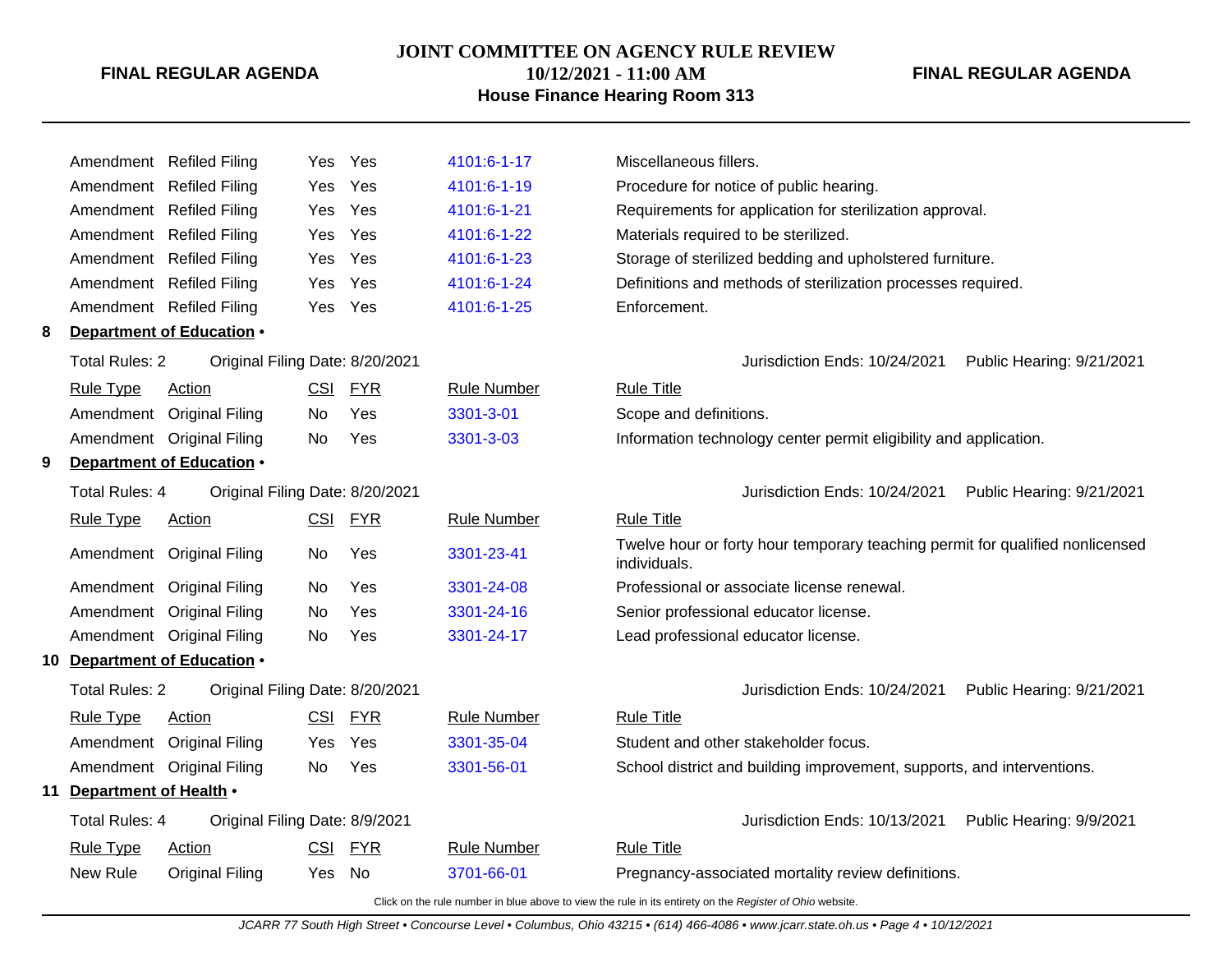## **JOINT COMMITTEE ON AGENCY RULE REVIEW**

**10/12/2021 - 11:00 AM**

## **House Finance Hearing Room 313**

**FINAL REGULAR AGENDA**

| New Rule                  | <b>Original Filing</b>          | <b>Yes</b> | No        | 3701-66-02         | Confidentiality.                                                                                         |
|---------------------------|---------------------------------|------------|-----------|--------------------|----------------------------------------------------------------------------------------------------------|
| New Rule                  | <b>Original Filing</b>          | Yes        | <b>No</b> | 3701-66-03         | Members.                                                                                                 |
| New Rule                  | <b>Original Filing</b>          | Yes        | No        | 3701-66-04         | Review procedure.                                                                                        |
| 12 Department of Health . |                                 |            |           |                    |                                                                                                          |
| <b>Total Rules: 2</b>     | Original Filing Date: 8/9/2021  |            |           |                    | Jurisdiction Ends: 10/13/2021<br>Public Hearing: 9/9/2021                                                |
| <b>Rule Type</b>          | Action                          |            | CSI FYR   | <b>Rule Number</b> | <b>Rule Title</b>                                                                                        |
|                           | Amendment Original Filing       | <b>Yes</b> | Yes       | 3701-12-11         | Opportunity to submit written comments during the course of a certificate of need<br>review.             |
|                           | Amendment Original Filing       | <b>Yes</b> | Yes       | 3701-12-18         | Validity requirements, follow-up and withdrawal of certificates of need.                                 |
| 13 Department of Health . |                                 |            |           |                    |                                                                                                          |
| <b>Total Rules: 1</b>     | Original Filing Date: 8/9/2021  |            |           |                    | Public Hearing: 9/9/2021<br>Jurisdiction Ends: 10/13/2021                                                |
| <b>Rule Type</b>          | Action                          |            | CSI FYR   | <b>Rule Number</b> | <b>Rule Title</b>                                                                                        |
|                           | Amendment Original Filing       | Yes No     |           | 3701-30-02         | Primary health care provider responsibility.                                                             |
| 14 Department of Health . |                                 |            |           |                    |                                                                                                          |
| <b>Total Rules: 4</b>     | Original Filing Date: 8/9/2021  |            |           |                    | Jurisdiction Ends: 10/13/2021<br>Public Hearing: 9/9/2021                                                |
| <b>Rule Type</b>          | Action                          | CSI        | FYR       | <b>Rule Number</b> | <b>Rule Title</b>                                                                                        |
| Amendment                 | <b>Original Filing</b>          | Yes        | <b>No</b> | 3701-72-01         | Definitions.                                                                                             |
|                           | Amendment Original Filing       | Yes        | <b>No</b> | 3701-72-02         | Radiologic license application and renewal procedures.                                                   |
|                           | Amendment Original Filing       | Yes        | No        | 3701-72-03         | Standards for accreditation of educational programs and approval of continuing<br>education courses.     |
|                           | Amendment Original Filing       | Yes No     |           | 3701-72-04         | Licensee authorizations and requirements.                                                                |
|                           | 15 Department of Insurance .    |            |           |                    |                                                                                                          |
| <b>Total Rules: 4</b>     | Original Filing Date: 8/19/2021 |            |           |                    | Jurisdiction Ends: 10/23/2021<br>Public Hearing: 9/20/2021                                               |
| <b>Rule Type</b>          | Action                          |            | CSI FYR   | <b>Rule Number</b> | <b>Rule Title</b>                                                                                        |
|                           | Amendment Original Filing       | No         | No        | 3901-3-01          | Requirement for approval of the proposed acquisition of control of or merger with a<br>domestic insurer. |
|                           | Amendment Original Filing       | No         | No        | 3901-3-02          | Regulation and registration of insurers under the Insurance Holding Company<br>Regulatory Act.           |
|                           | Amendment Original Filing       | No.        | No        | 3901-4-02          | Long-term care partnership program.                                                                      |
|                           | Amendment Original Filing       | No         | No.       | 3901-8-11          | Unfair health claim practices.                                                                           |
|                           |                                 |            |           |                    | Click on the rule number in blue above to view the rule in its entirety on the Register of Ohio website. |

JCARR 77 South High Street • Concourse Level • Columbus, Ohio 43215 • (614) 466-4086 • www.jcarr.state.oh.us • Page 5 • 10/12/2021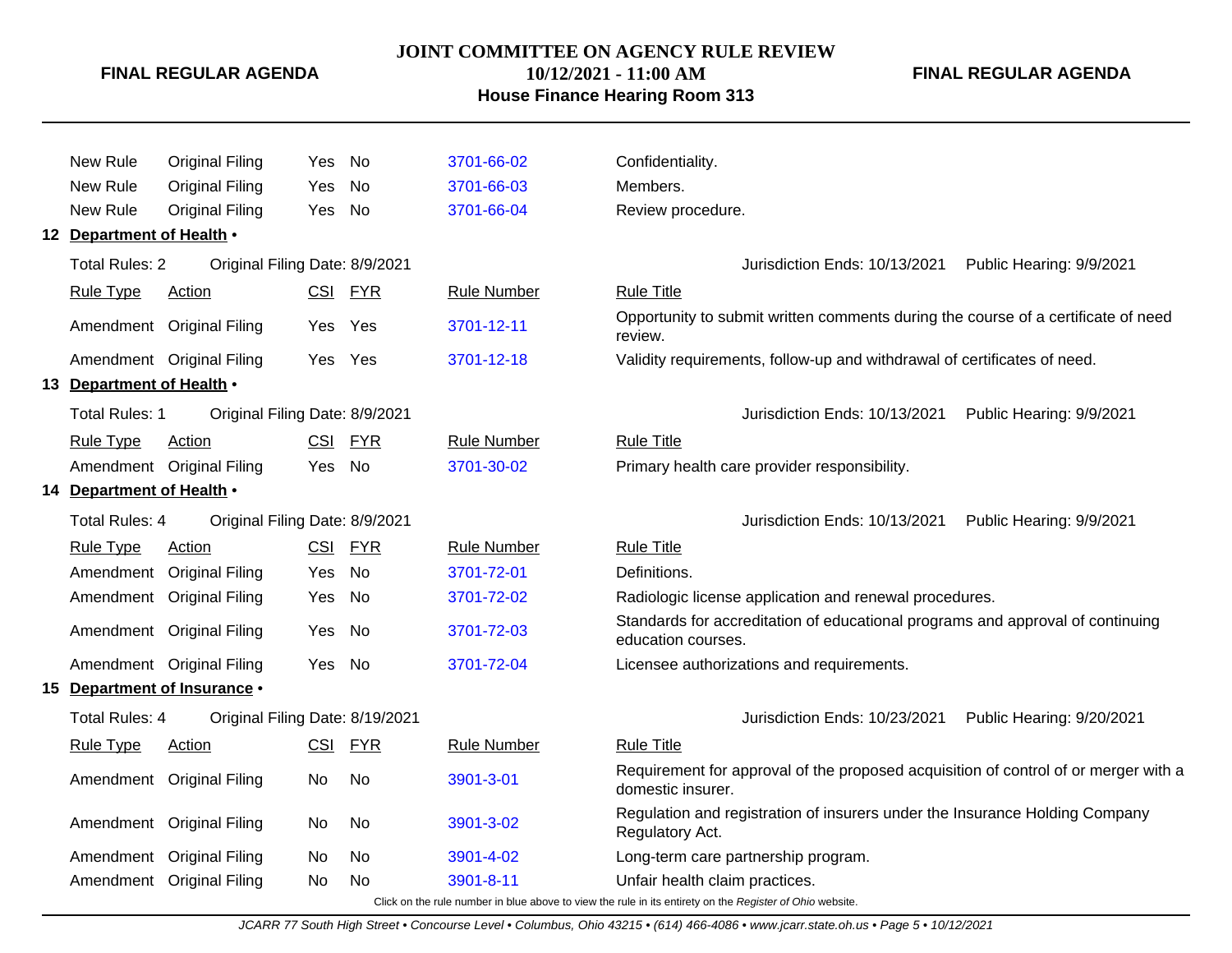## **JOINT COMMITTEE ON AGENCY RULE REVIEW 10/12/2021 - 11:00 AM House Finance Hearing Room 313**

**FINAL REGULAR AGENDA**

# **16 Department of Job and Family Services** • **Division of Food Stamps** Total Rules: 2 Original Filing Date: 8/9/2021 **Contained Accord Public Heart Containers** Jurisdiction Ends: 10/13/2021 Public Hearing: Rule Type Action **CSI FYR** Rule Number Rule Title Amendment Original Filing No Yes [5101:4-4-03.3](http://www.registerofohio.state.oh.us/jsps/publicdisplayrules/processPublicDisplayRules.jsp?entered_rule_no=5101:4-4-03.3&doWhat=GETBYRULENUM&raID=0) Food assistance: resources excluded by law. Amendment Original Filing No Yes [5101:4-4-09](http://www.registerofohio.state.oh.us/jsps/publicdisplayrules/processPublicDisplayRules.jsp?entered_rule_no=5101:4-4-09&doWhat=GETBYRULENUM&raID=0) Food assistance: transfer of resources. **17 Department of Job and Family Services** • **Division of Food Stamps** Total Rules: 2 Original Filing Date: 8/16/2021 **Contained Accord Public Heart Contained Accord Public Hearing:** Total Rules: 10/20/2021 Public Hearing: Rule Type Action **CSI FYR** Rule Number Rule Title Amendment Original Filing No No [5101:4-1-03](http://www.registerofohio.state.oh.us/jsps/publicdisplayrules/processPublicDisplayRules.jsp?entered_rule_no=5101:4-1-03&doWhat=GETBYRULENUM&raID=0) Food assistance: definitions. Amendment Original Filing No Yes [5101:4-7-07](http://www.registerofohio.state.oh.us/jsps/publicdisplayrules/processPublicDisplayRules.jsp?entered_rule_no=5101:4-7-07&doWhat=GETBYRULENUM&raID=0) Food assistance: recertification. **18 Department of Job and Family Services** • **Division of Food Stamps** Total Rules: 10 Original Filing Date: 8/16/2021 Jurisdiction Ends: 10/20/2021 Public Hearing: 9/16/2021 Rule Type Action **CSI FYR** Rule Number Rule Title Amendment Original Filing No Yes [5101:4-2-07](http://www.registerofohio.state.oh.us/jsps/publicdisplayrules/processPublicDisplayRules.jsp?entered_rule_no=5101:4-2-07&doWhat=GETBYRULENUM&raID=0) Food assistance: initial interview process. Amendment Original Filing No Yes [5101:4-3-11](http://www.registerofohio.state.oh.us/jsps/publicdisplayrules/processPublicDisplayRules.jsp?entered_rule_no=5101:4-3-11&doWhat=GETBYRULENUM&raID=0) Food assistance: work registration and exemptions. Amendment Original Filing No Yes [5101:4-3-11.1](http://www.registerofohio.state.oh.us/jsps/publicdisplayrules/processPublicDisplayRules.jsp?entered_rule_no=5101:4-3-11.1&doWhat=GETBYRULENUM&raID=0) Food assistance: work registration requirements. Amendment Original Filing No Yes [5101:4-3-11.2](http://www.registerofohio.state.oh.us/jsps/publicdisplayrules/processPublicDisplayRules.jsp?entered_rule_no=5101:4-3-11.2&doWhat=GETBYRULENUM&raID=0) Food assistance: work registration sanctions and compliance. Amendment Original Filing No Yes [5101:4-3-20](http://www.registerofohio.state.oh.us/jsps/publicdisplayrules/processPublicDisplayRules.jsp?entered_rule_no=5101:4-3-20&doWhat=GETBYRULENUM&raID=0) Food assistance: able-bodied adults without dependents. Rescission Original Filing No Yes [5101:4-3-29](http://www.registerofohio.state.oh.us/jsps/publicdisplayrules/processPublicDisplayRules.jsp?entered_rule_no=5101:4-3-29&doWhat=GETBYRULENUM&raID=0) Food assistance employment and training: appraisal. New Rule Original Filing No No [5101:4-3-29](http://www.registerofohio.state.oh.us/jsps/publicdisplayrules/processPublicDisplayRules.jsp?entered_rule_no=5101:4-3-29&doWhat=GETBYRULENUM&raID=0) Food assistance employment and training: case management. Amendment Original Filing No Yes [5101:4-3-30](http://www.registerofohio.state.oh.us/jsps/publicdisplayrules/processPublicDisplayRules.jsp?entered_rule_no=5101:4-3-30&doWhat=GETBYRULENUM&raID=0) Food assistance employment and training program. Amendment Original Filing No Yes [5101:4-3-31](http://www.registerofohio.state.oh.us/jsps/publicdisplayrules/processPublicDisplayRules.jsp?entered_rule_no=5101:4-3-31&doWhat=GETBYRULENUM&raID=0) Food assistance employment and training: required hours. Amendment Original Filing No No [5101:4-3-33](http://www.registerofohio.state.oh.us/jsps/publicdisplayrules/processPublicDisplayRules.jsp?entered_rule_no=5101:4-3-33&doWhat=GETBYRULENUM&raID=0) Food assistance employment and training: supervised job search. Total Rules: 1 Original Filing Date: 8/16/2021 Date of Refiled Filing: 10/6/2021 Jurisdiction Ends: 11/5/2021 Public Hearing: 9/16/2021 Rule Type Action **CSI FYR** Rule Number Rule Title Amendment Refiled Filing No No [5101:4-3-35](http://www.registerofohio.state.oh.us/jsps/publicdisplayrules/processPublicDisplayRules.jsp?entered_rule_no=5101:4-3-35&doWhat=GETBYRULENUM&raID=0) Food assistance employment and training: education and training activities. **19 Department of Job and Family Services** • **Division of Public Assistance** Total Rules: 1 Original Filing Date: 9/1/2021 <br>
Jurisdiction Ends: 11/5/2021 Public Hearing: 10/6/2021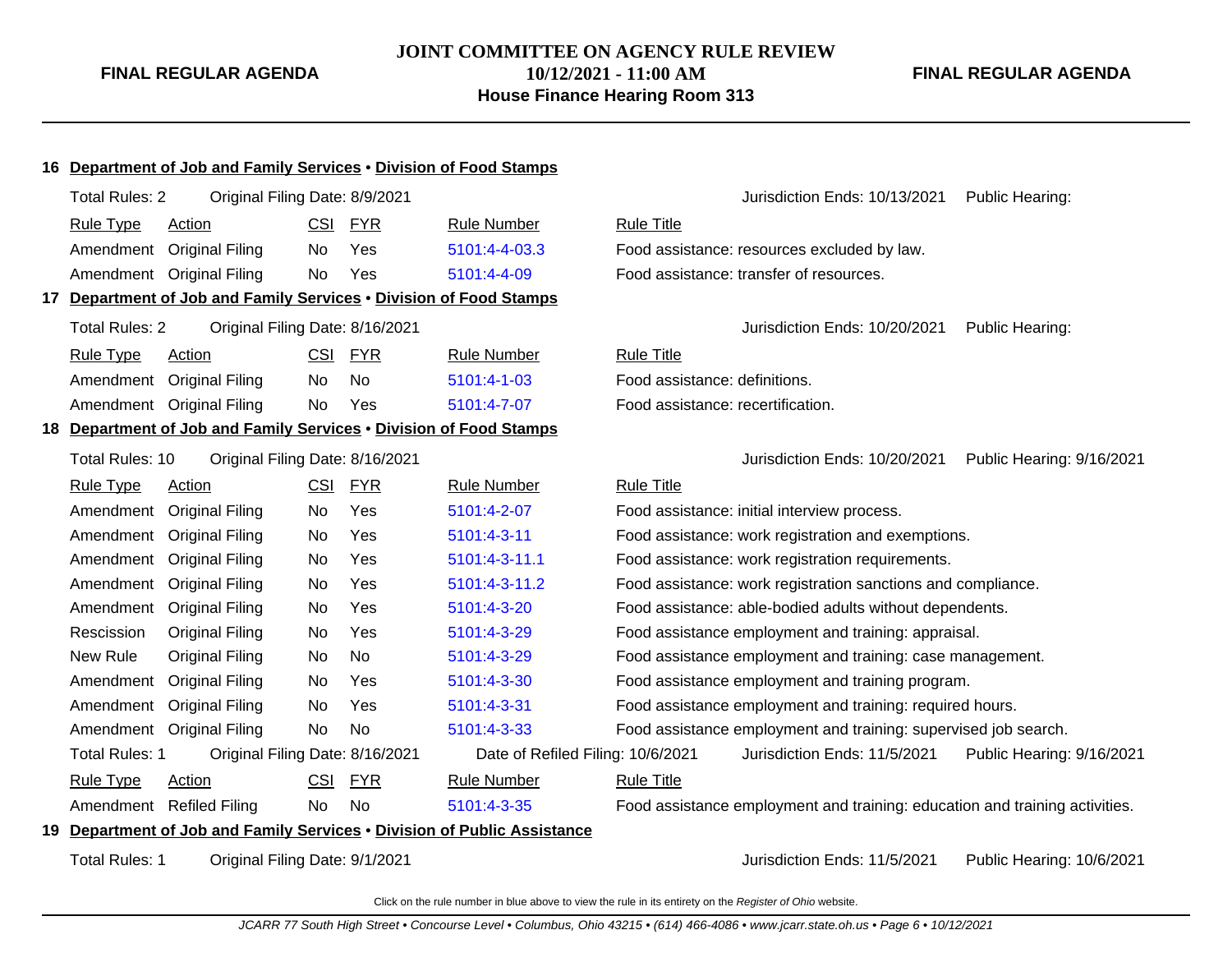## **JOINT COMMITTEE ON AGENCY RULE REVIEW**

**10/12/2021 - 11:00 AM**

## **House Finance Hearing Room 313**

**FINAL REGULAR AGENDA**

|     | <b>Rule Type</b>      | <b>Action</b>                                           | CSI        | <b>FYR</b> | <b>Rule Number</b>                                                     | <b>Rule Title</b>               |                                                                                |                           |
|-----|-----------------------|---------------------------------------------------------|------------|------------|------------------------------------------------------------------------|---------------------------------|--------------------------------------------------------------------------------|---------------------------|
|     |                       | Amendment Original Filing                               | <b>No</b>  | No         | 5101:1-3-18                                                            |                                 | Individual development account program.                                        |                           |
|     |                       |                                                         |            |            | 20 Department of Job and Family Services . Division of Social Services |                                 |                                                                                |                           |
|     | Total Rules: 1        | Original Filing Date: 8/27/2021                         |            |            |                                                                        |                                 | Jurisdiction Ends: 10/31/2021                                                  | Public Hearing: 9/29/2021 |
|     | <b>Rule Type</b>      | Action                                                  |            | CSI FYR    | <b>Rule Number</b>                                                     | <b>Rule Title</b>               |                                                                                |                           |
|     | New Rule              | <b>Original Filing</b>                                  | Yes        | No         | 5101:2-42-20                                                           | Resource family bill of rights. |                                                                                |                           |
| 21  |                       |                                                         |            |            | Department of Job and Family Services . Division of Social Services    |                                 |                                                                                |                           |
|     | Total Rules: 4        | Original Filing Date: 8/26/2021                         |            |            |                                                                        |                                 | Jurisdiction Ends: 10/30/2021                                                  | Public Hearing: 9/29/2021 |
|     | <b>Rule Type</b>      | <b>Action</b>                                           |            | CSI FYR    | <b>Rule Number</b>                                                     | <b>Rule Title</b>               |                                                                                |                           |
|     | Amendment             | <b>Original Filing</b>                                  | Yes        | <b>No</b>  | 5101:2-5-09                                                            |                                 | Personnel and prohibited convictions for employment.                           |                           |
|     | Amendment             | <b>Original Filing</b>                                  | Yes        | No         | 5101:2-5-15                                                            | Volunteers and college interns. |                                                                                |                           |
|     | Rescission            | <b>Original Filing</b>                                  | Yes        | Yes        | 5101:2-5-35                                                            | Children's rights.              |                                                                                |                           |
|     | New Rule              | <b>Original Filing</b>                                  | Yes        | No         | 5101:2-5-35                                                            | Foster Youth Bill of Rights.    |                                                                                |                           |
|     |                       |                                                         |            |            | 22 Department of Job and Family Services . Division of Social Services |                                 |                                                                                |                           |
|     | <b>Total Rules: 1</b> | Original Filing Date: 8/13/2021                         |            |            |                                                                        |                                 | Jurisdiction Ends: 10/17/2021                                                  | Public Hearing: 9/16/2021 |
|     | <b>Rule Type</b>      | Action                                                  | <b>CSI</b> | <b>FYR</b> | <b>Rule Number</b>                                                     | <b>Rule Title</b>               |                                                                                |                           |
|     | New Rule              | <b>Original Filing</b>                                  | <b>No</b>  | <b>No</b>  | 5101:2-33-27                                                           |                                 | Title IV-E agency contract and contract monitoring for non-placement services. |                           |
|     |                       |                                                         |            |            | 23 Department of Job and Family Services . Division of Social Services |                                 |                                                                                |                           |
|     | <b>Total Rules: 1</b> | Original Filing Date: 8/17/2021                         |            |            |                                                                        |                                 | Jurisdiction Ends: 10/21/2021                                                  | Public Hearing:           |
|     | <b>Rule Type</b>      | Action                                                  |            | CSI FYR    | <b>Rule Number</b>                                                     | <b>Rule Title</b>               |                                                                                |                           |
|     |                       | Amendment Original Filing                               | <b>No</b>  | <b>No</b>  | 5101:2-54-01                                                           | Multi-system youth.             |                                                                                |                           |
|     |                       | 24 Department of Mental Health and Addiction Services . |            |            |                                                                        |                                 |                                                                                |                           |
|     | Total Rules: 1        | Original Filing Date: 8/12/2021                         |            |            |                                                                        |                                 | Jurisdiction Ends: 10/16/2021                                                  | Public Hearing: 9/14/2021 |
|     | <b>Rule Type</b>      | Action                                                  | <b>CSI</b> | <b>FYR</b> | <b>Rule Number</b>                                                     | <b>Rule Title</b>               |                                                                                |                           |
|     |                       | Amendment Original Filing                               |            | Yes Yes    | 5122-32-01                                                             |                                 | Designated forensic evaluation centers.                                        |                           |
| 25. |                       |                                                         |            |            | Department of Natural Resources . Division of Parks and Watercraft     |                                 |                                                                                |                           |
|     | Total Rules: 5        | Original Filing Date: 8/17/2021                         |            |            |                                                                        |                                 | Jurisdiction Ends: 10/21/2021                                                  | Public Hearing: 9/21/2021 |
|     | <b>Rule Type</b>      | Action                                                  |            | CSI FYR    | <b>Rule Number</b>                                                     | <b>Rule Title</b>               |                                                                                |                           |
|     |                       |                                                         |            |            |                                                                        |                                 |                                                                                |                           |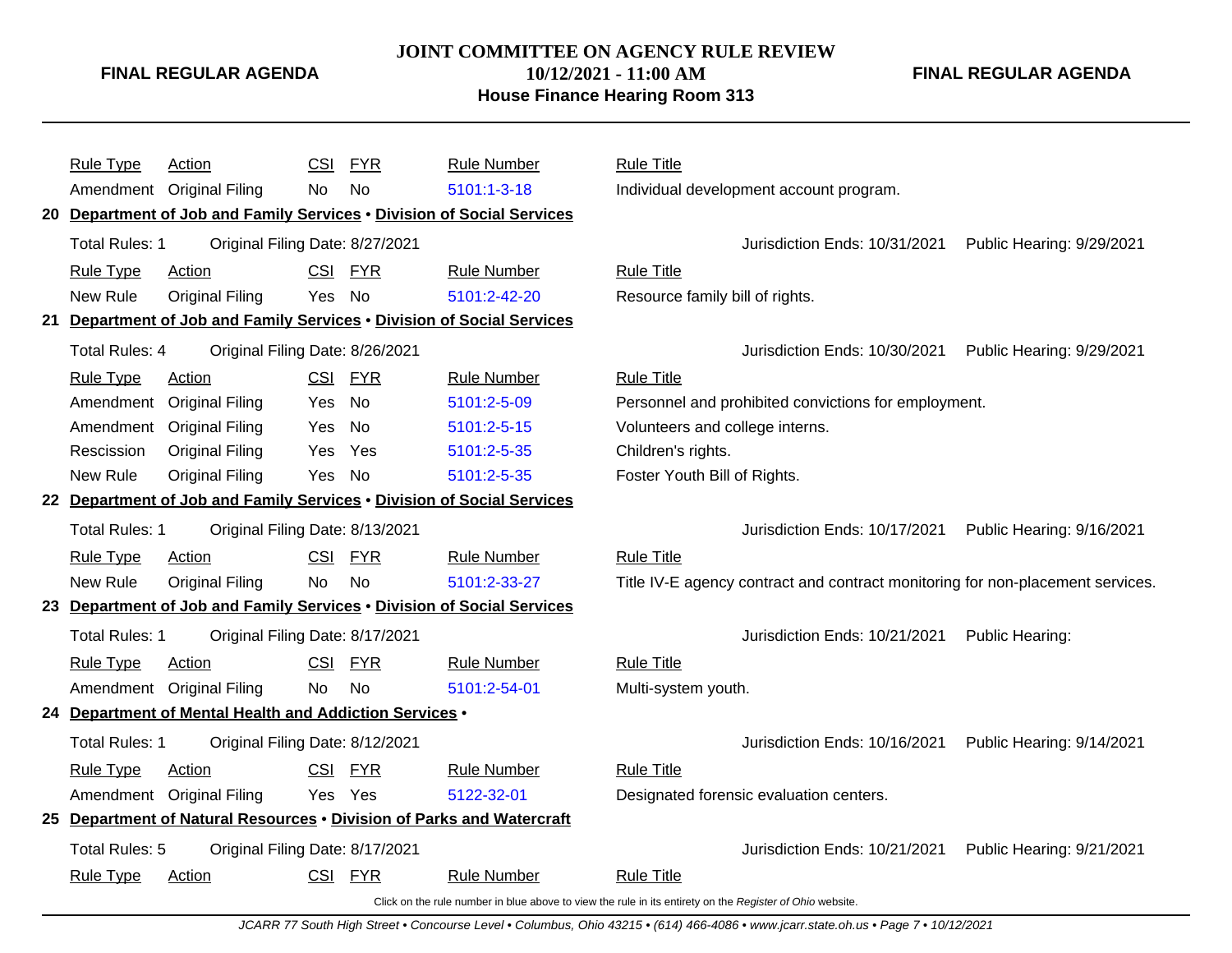#### **JOINT COMMITTEE ON AGENCY RULE REVIEW**

**10/12/2021 - 11:00 AM House Finance Hearing Room 313** **FINAL REGULAR AGENDA**

# Rescission Original Filing No Yes [1501:46-2-18](http://www.registerofohio.state.oh.us/jsps/publicdisplayrules/processPublicDisplayRules.jsp?entered_rule_no=1501:46-2-18&doWhat=GETBYRULENUM&raID=0) Hocking Hills pool fee. Amendment Original Filing No Yes [1501:46-2-19](http://www.registerofohio.state.oh.us/jsps/publicdisplayrules/processPublicDisplayRules.jsp?entered_rule_no=1501:46-2-19&doWhat=GETBYRULENUM&raID=0) Malabar farm tour fees. Amendment Original Filing No No [1501:46-3-01](http://www.registerofohio.state.oh.us/jsps/publicdisplayrules/processPublicDisplayRules.jsp?entered_rule_no=1501:46-3-01&doWhat=GETBYRULENUM&raID=0) Posted. Amendment Original Filing No No [1501:46-9-04](http://www.registerofohio.state.oh.us/jsps/publicdisplayrules/processPublicDisplayRules.jsp?entered_rule_no=1501:46-9-04&doWhat=GETBYRULENUM&raID=0) Removal of personal property on expiration of rental period. Amendment Original Filing No Yes [1501:46-13-11](http://www.registerofohio.state.oh.us/jsps/publicdisplayrules/processPublicDisplayRules.jsp?entered_rule_no=1501:46-13-11&doWhat=GETBYRULENUM&raID=0) Aviation. Total Rules: 1 Original Filing Date: 8/17/2021 Date of Revised Filing: 9/1/2021 Jurisdiction Ends: 10/21/2021 Public Hearing: 9/21/2021 Rule Type Action **CSI FYR** Rule Number Rule Title Amendment Revised Filing No No [1501:46-2-11](http://www.registerofohio.state.oh.us/jsps/publicdisplayrules/processPublicDisplayRules.jsp?entered_rule_no=1501:46-2-11&doWhat=GETBYRULENUM&raID=0) Camping fees. Total Rules: 1 Original Filing Date: 8/17/2021 Date of Revised Filing: 9/15/2021 Jurisdiction Ends: 10/21/2021 Public Hearing: 9/21/2021 Rule Type Action **CSI FYR** Rule Number Rule Title New Rule Revised Filing No No [1501:46-9-03.1](http://www.registerofohio.state.oh.us/jsps/publicdisplayrules/processPublicDisplayRules.jsp?entered_rule_no=1501:46-9-03.1&doWhat=GETBYRULENUM&raID=0) Camping permits and rental periods, limitations. **26 Department of Natural Resources** • **Division of Wildlife** Total Rules: 10 Original Filing Date: 8/9/2021 Date of Revised Filing: 9/7/2021 Jurisdiction Ends: 10/13/2021 Public Hearing: 9/9/2021 Rule Type Action **CSI FYR** Rule Number Rule Title Amendment Revised Filing No Yes [1501:31-1-02](http://www.registerofohio.state.oh.us/jsps/publicdisplayrules/processPublicDisplayRules.jsp?entered_rule_no=1501:31-1-02&doWhat=GETBYRULENUM&raID=0) Definition of terms. Amendment Revised Filing Yes Yes [1501:31-3-01](http://www.registerofohio.state.oh.us/jsps/publicdisplayrules/processPublicDisplayRules.jsp?entered_rule_no=1501:31-3-01&doWhat=GETBYRULENUM&raID=0) Commercial fishing seasons. Amendment Revised Filing Yes Yes [1501:31-3-02](http://www.registerofohio.state.oh.us/jsps/publicdisplayrules/processPublicDisplayRules.jsp?entered_rule_no=1501:31-3-02&doWhat=GETBYRULENUM&raID=0) Legal length and weight of certain fish. Amendment Revised Filing Yes Yes [1501:31-3-13](http://www.registerofohio.state.oh.us/jsps/publicdisplayrules/processPublicDisplayRules.jsp?entered_rule_no=1501:31-3-13&doWhat=GETBYRULENUM&raID=0) Quota species. Rescission Revised Filing No Yes [1501:31-9-02](http://www.registerofohio.state.oh.us/jsps/publicdisplayrules/processPublicDisplayRules.jsp?entered_rule_no=1501:31-9-02&doWhat=GETBYRULENUM&raID=0) Regulations governing camping on certain division of wildlife areas. New Rule Revised Filing No No [1501:31-9-02](http://www.registerofohio.state.oh.us/jsps/publicdisplayrules/processPublicDisplayRules.jsp?entered_rule_no=1501:31-9-02&doWhat=GETBYRULENUM&raID=0) Regulations governing camping on certain division of wildlife areas. Amendment Revised Filing No Yes [1501:31-15-10](http://www.registerofohio.state.oh.us/jsps/publicdisplayrules/processPublicDisplayRules.jsp?entered_rule_no=1501:31-15-10&doWhat=GETBYRULENUM&raID=0) Wild turkey regulations. Amendment Revised Filing Yes Yes [1501:31-19-02](http://www.registerofohio.state.oh.us/jsps/publicdisplayrules/processPublicDisplayRules.jsp?entered_rule_no=1501:31-19-02&doWhat=GETBYRULENUM&raID=0) Cervidae carcass regulations. Amendment Revised Filing No Yes [1501:31-19-03](http://www.registerofohio.state.oh.us/jsps/publicdisplayrules/processPublicDisplayRules.jsp?entered_rule_no=1501:31-19-03&doWhat=GETBYRULENUM&raID=0) Disease surveillance area regulations. Amendment Revised Filing Yes Yes [1501:31-40-03](http://www.registerofohio.state.oh.us/jsps/publicdisplayrules/processPublicDisplayRules.jsp?entered_rule_no=1501:31-40-03&doWhat=GETBYRULENUM&raID=0) Ginseng certification for exportation. **27 Department of Rehabilitation and Correction** • **Division of Parole and Community Services** Total Rules: 1 Original Filing Date: 8/5/2021 Date of Refiled Filing: 9/22/2021 Jurisdiction Ends: 10/22/2021 Public Hearing: 9/9/2021 Rule Type Action CSI FYR Rule Number Rule Title Amendment Refiled Filing No No [5120:1-1-17](http://www.registerofohio.state.oh.us/jsps/publicdisplayrules/processPublicDisplayRules.jsp?entered_rule_no=5120:1-1-17&doWhat=GETBYRULENUM&raID=0) Responding to release violations. **28 Department of Taxation** •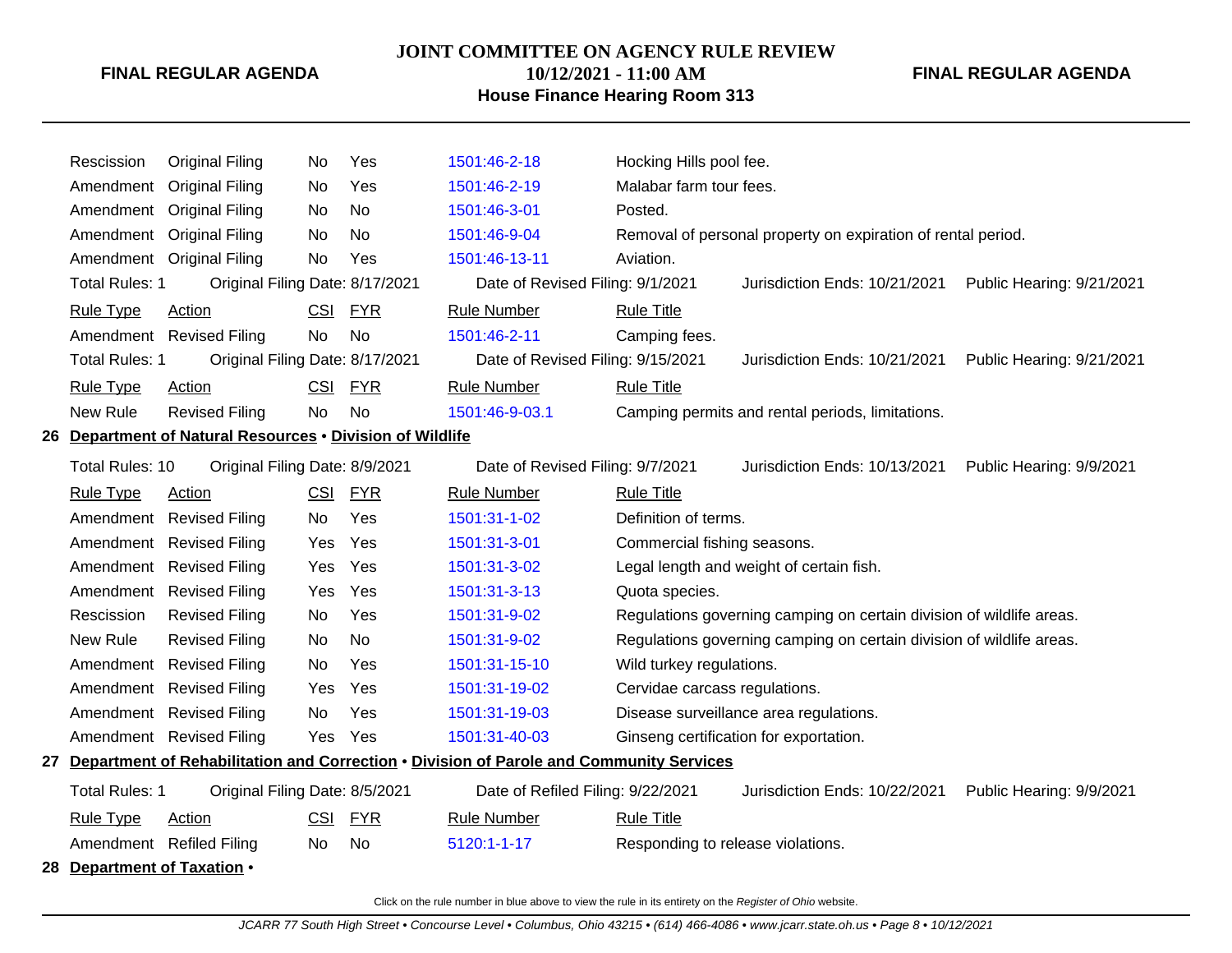## **JOINT COMMITTEE ON AGENCY RULE REVIEW 10/12/2021 - 11:00 AM House Finance Hearing Room 313**

**FINAL REGULAR AGENDA**

|    | <b>Total Rules: 2</b> | Original Filing Date: 8/17/2021  |            |            |                                   |                               | Jurisdiction Ends: 10/21/2021                                              | Public Hearing:           |
|----|-----------------------|----------------------------------|------------|------------|-----------------------------------|-------------------------------|----------------------------------------------------------------------------|---------------------------|
|    | <b>Rule Type</b>      | Action                           | <b>CSI</b> | <b>FYR</b> | <b>Rule Number</b>                | <b>Rule Title</b>             |                                                                            |                           |
|    | Rescission            | <b>Original Filing</b>           | Yes        | Yes        | 5703-9-15                         |                               | Sales and use tax; coupons, coupon books, and gift certificates.           |                           |
|    | New Rule              | <b>Original Filing</b>           | Yes        | No         | 5703-9-15                         |                               | Sales and use tax; coupons, coupon books, and gift cards.                  |                           |
|    | 29 Liquor Control .   |                                  |            |            |                                   |                               |                                                                            |                           |
|    | Total Rules: 5        | Original Filing Date: 8/11/2021  |            |            |                                   |                               | Jurisdiction Ends: 10/15/2021                                              | Public Hearing: 9/15/2021 |
|    | <b>Rule Type</b>      | Action                           | <b>CSI</b> | <b>FYR</b> | <b>Rule Number</b>                | <b>Rule Title</b>             |                                                                            |                           |
|    | Amendment             | <b>Original Filing</b>           | Yes.       | Yes        | 4301-1-02                         |                               | Expansion and diminution of permit premises.                               |                           |
|    | Amendment             | <b>Original Filing</b>           | Yes        | Yes        | 4301-2-01                         | Registered solicitors.        |                                                                            |                           |
|    | Amendment             | <b>Original Filing</b>           | Yes        | Yes        | 4301-3-01                         |                               | Purchases of spirituous liquor by permit holders.                          |                           |
|    | Amendment             | <b>Original Filing</b>           | Yes        | Yes        | 4301-5-01                         |                               | State liquor stores and state liquor agencies.                             |                           |
|    |                       | Amendment Original Filing        |            | Yes Yes    | 4301-9-01                         | prohibitions.                 | Wholesale purchases of beer, wine, and mixed beverages: Requirements and   |                           |
|    |                       | 30 Ohio Department of Medicaid . |            |            |                                   |                               |                                                                            |                           |
|    | Total Rules: 1        | Original Filing Date: 8/20/2021  |            |            |                                   |                               | Jurisdiction Ends: 10/24/2021                                              | Public Hearing: 9/20/2021 |
|    | <b>Rule Type</b>      | Action                           | CSI        | <b>FYR</b> | <b>Rule Number</b>                | <b>Rule Title</b>             |                                                                            |                           |
|    |                       | Amendment Original Filing        | No.        | <b>No</b>  | 5160-51-10                        |                               | Helping Ohioans move, expanding choice (HOME choice).                      |                           |
| 31 |                       | Ohio Department of Medicaid .    |            |            |                                   |                               |                                                                            |                           |
|    | <b>Total Rules: 2</b> | Original Filing Date: 8/17/2021  |            |            |                                   |                               | Jurisdiction Ends: 10/21/2021                                              | Public Hearing: 9/17/2021 |
|    | <b>Rule Type</b>      | Action                           | <b>CSI</b> | <b>FYR</b> | <b>Rule Number</b>                | <b>Rule Title</b>             |                                                                            |                           |
|    |                       | Amendment Original Filing        | No.        | No.        | 5160-1-06.5                       |                               | Home and community based services (HCBS) waivers: assisted living.         |                           |
|    |                       | Amendment Original Filing        | No         | Yes        | 5160-46-06.1                      | rates and billing procedures. | Ohio home care waiver program: home care attendant services reimbursement  |                           |
|    | <b>Total Rules: 2</b> | Original Filing Date: 8/17/2021  |            |            | Date of Revised Filing: 8/31/2021 |                               | Jurisdiction Ends: 10/21/2021                                              | Public Hearing: 9/17/2021 |
|    | <b>Rule Type</b>      | Action                           | <u>CSI</u> | <b>FYR</b> | <b>Rule Number</b>                | <b>Rule Title</b>             |                                                                            |                           |
|    | Amendment             | <b>Revised Filing</b>            | No.        | No         | 5160-1-06.1                       |                               | Home and community-based service waivers: PASSPORT.                        |                           |
|    | Amendment             | <b>Revised Filing</b>            | No         | Yes        | 5160-46-06                        |                               | Ohio home care waiver program: reimbursement rates and billing procedures. |                           |
|    |                       | 32 Ohio Department of Medicaid . |            |            |                                   |                               |                                                                            |                           |
|    | <b>Total Rules: 1</b> | Original Filing Date: 8/20/2021  |            |            |                                   |                               | Jurisdiction Ends: 10/24/2021                                              | Public Hearing: 9/20/2021 |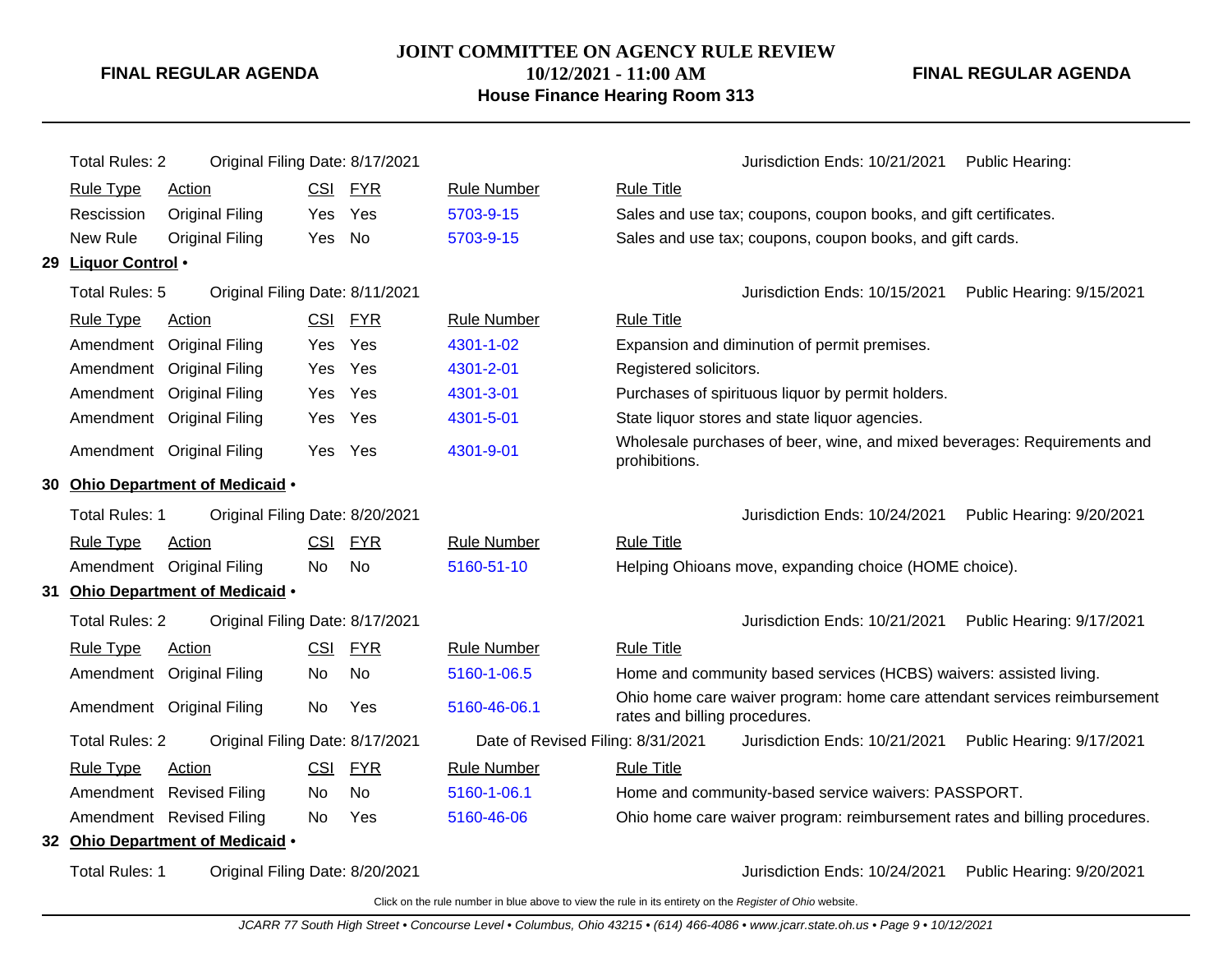#### **JOINT COMMITTEE ON AGENCY RULE REVIEW**

**10/12/2021 - 11:00 AM**

## **House Finance Hearing Room 313**

**FINAL REGULAR AGENDA**

| <b>Rule Type</b>      | Action                                            | CSI        | <b>FYR</b> | <b>Rule Number</b>                                                            | <b>Rule Title</b>                                                                                                                                     |  |  |
|-----------------------|---------------------------------------------------|------------|------------|-------------------------------------------------------------------------------|-------------------------------------------------------------------------------------------------------------------------------------------------------|--|--|
|                       | Amendment Original Filing                         | No         | No         | 5160-12-05                                                                    | Reimbursement: home health services.                                                                                                                  |  |  |
|                       | Total Rules: 1<br>Original Filing Date: 8/20/2021 |            |            | Date of Revised Filing: 9/15/2021                                             | Jurisdiction Ends: 10/24/2021<br>Public Hearing: 9/20/2021                                                                                            |  |  |
| <b>Rule Type</b>      | <b>Action</b>                                     | CSI.       | <b>FYR</b> | <b>Rule Number</b>                                                            | <b>Rule Title</b>                                                                                                                                     |  |  |
|                       | Amendment Revised Filing                          | <b>No</b>  | Yes        | 5160-12-06                                                                    | Reimbursement: private duty nursing services.                                                                                                         |  |  |
|                       | 33 Ohio Environmental Protection Agency .         |            |            |                                                                               |                                                                                                                                                       |  |  |
| Total Rules: 10       | Original Filing Date: 8/10/2021                   |            |            |                                                                               | Jurisdiction Ends: 10/14/2021<br>Public Hearing: 9/13/2021                                                                                            |  |  |
| <b>Rule Type</b>      | Action                                            |            | CSI FYR    | <b>Rule Number</b>                                                            | <b>Rule Title</b>                                                                                                                                     |  |  |
| Rescission            | <b>Original Filing</b>                            | Yes Yes    |            | 3745-27-80                                                                    | Applicability and definitions for authorizations to stabilize waste through bulk liquid<br>addition.                                                  |  |  |
| Rescission            | <b>Original Filing</b>                            | Yes Yes    |            | 3745-27-81                                                                    | Application for a permit to stabilize waste through bulk liquid addition.                                                                             |  |  |
| Rescission            | <b>Original Filing</b>                            | Yes        | Yes        | 3745-27-82                                                                    | Issuing and denying a permit to install; extending and reauthorizing an<br>authorization to stabilize waste through bulk liquid addition.             |  |  |
| Rescission            | <b>Original Filing</b>                            | Yes        | Yes        | 3745-27-83                                                                    | Gas management system operation.                                                                                                                      |  |  |
| Rescission            | Original Filing                                   | Yes        | Yes        | 3745-27-84                                                                    | Monitoring, notification, and annual reporting requirements.                                                                                          |  |  |
| Rescission            | <b>Original Filing</b>                            | Yes        | Yes        | 3745-27-85                                                                    | Extending or establishing a new termination date of an authorization to stabilize<br>waste through bulk liquid addition.                              |  |  |
| Rescission            | <b>Original Filing</b>                            | Yes        | Yes        | 3745-27-86                                                                    | Terminating and suspending the authorization to stabilize waste through bulk liquid<br>addition by the owner or operator.                             |  |  |
| Rescission            | <b>Original Filing</b>                            | Yes        | Yes        | 3745-27-87                                                                    | Terminating and suspending an authorization to stabilize waste through bulk liquid<br>addition by the director; corrective measures.                  |  |  |
| Rescission            | <b>Original Filing</b>                            | Yes        | Yes        | 3745-27-88                                                                    | Monitoring, reporting, and financial assurance requirements after termination of an<br>authorization to stabilize waste through bulk liquid addition. |  |  |
| Rescission            | <b>Original Filing</b>                            | Yes        | Yes        | 3745-27-89                                                                    | Gas management system design.                                                                                                                         |  |  |
|                       |                                                   |            |            | 34 Ohio Occupational Therapy, Physical Therapy, and Athletic Trainers Board • |                                                                                                                                                       |  |  |
| <b>Total Rules: 1</b> | Original Filing Date: 8/13/2021                   |            |            | Date of Revised Filing: 9/16/2021                                             | Jurisdiction Ends: 10/17/2021<br>Public Hearing: 9/15/2021                                                                                            |  |  |
| <b>Rule Type</b>      | Action                                            | <b>CSI</b> | FYR        | <b>Rule Number</b>                                                            | <b>Rule Title</b>                                                                                                                                     |  |  |

Amendment Revised Filing Yes No [4755-9-01](http://www.registerofohio.state.oh.us/jsps/publicdisplayrules/processPublicDisplayRules.jsp?entered_rule_no=4755-9-01&doWhat=GETBYRULENUM&raID=0) Continuing education.

**35 Opportunities for Ohioans with Disabilities** •

Total Rules: 3 Original Filing Date: 8/19/2021 <br>
3/19/2021 Jurisdiction Ends: 10/23/2021 Public Hearing: 9/20/2021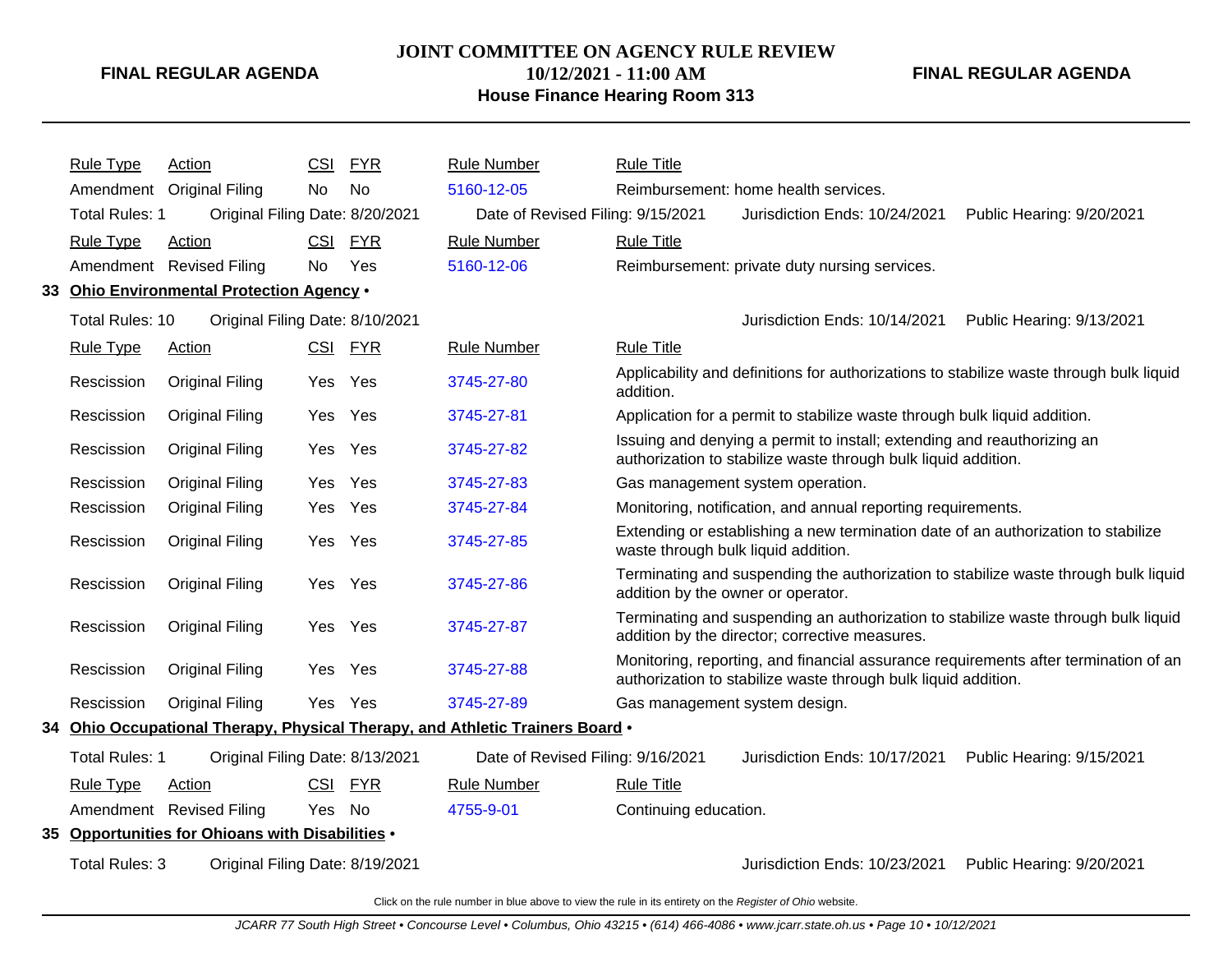## **JOINT COMMITTEE ON AGENCY RULE REVIEW**

**10/12/2021 - 11:00 AM House Finance Hearing Room 313** **FINAL REGULAR AGENDA**

|     | <b>Rule Type</b>      | Action                                                           | <b>CSI</b> | <b>FYR</b> | <b>Rule Number</b>                                                    | <b>Rule Title</b>          |                                                                                 |                           |
|-----|-----------------------|------------------------------------------------------------------|------------|------------|-----------------------------------------------------------------------|----------------------------|---------------------------------------------------------------------------------|---------------------------|
|     | Amendment             | <b>Original Filing</b>                                           | Yes No     |            | 3304-2-52                                                             | services.                  | Least cost, use of comparable benefits, participant contribution, and fees for  |                           |
|     | Rescission            | <b>Original Filing</b>                                           | No         | Yes        | 3304-5-01                                                             |                            | Independent living services for older individuals who are blind.                |                           |
|     | New Rule              | <b>Original Filing</b>                                           | No         | <b>No</b>  | 3304-5-01                                                             |                            | Independent living services for older individuals who are blind.                |                           |
|     |                       | 36 Public Utilities Commission of Ohio . Utilities               |            |            |                                                                       |                            |                                                                                 |                           |
|     | <b>Total Rules: 1</b> | Original Filing Date: 8/10/2021                                  |            |            |                                                                       |                            | Jurisdiction Ends: 10/14/2021                                                   | Public Hearing:           |
|     | <b>Rule Type</b>      | Action                                                           | <b>CSI</b> | <b>FYR</b> | <b>Rule Number</b>                                                    | <b>Rule Title</b>          |                                                                                 |                           |
|     | Amendment             | <b>Original Filing</b>                                           | Yes        | <b>No</b>  | 4901:1-16-04                                                          |                            | Records, maps, inspections, leak classifications, and service line abandonment. |                           |
|     |                       |                                                                  |            |            | 37 State Board of Pharmacy . Terminal Distributors of Dangerous Drugs |                            |                                                                                 |                           |
|     | <b>Total Rules: 2</b> | Original Filing Date: 10/4/2019                                  |            |            | Date of Refiled Filing: 9/14/2021                                     |                            | Jurisdiction Ends: 10/14/2021                                                   | Public Hearing: 11/8/2019 |
|     | Rule Type             | <b>Action</b>                                                    | CSI        | <b>FYR</b> | <b>Rule Number</b>                                                    | <b>Rule Title</b>          |                                                                                 |                           |
|     | New Rule              | <b>Refiled Filing</b>                                            | Yes        | No         | 4729:5-6-04                                                           | Record keeping.            |                                                                                 |                           |
|     | New Rule              | <b>Refiled Filing</b>                                            | Yes        | No         | 4729:5-8-05                                                           | by a nonresident pharmacy. | Preparation, compounding, dispensing, and repackaging of radiopharmaceuticals   |                           |
|     | <b>Total Rules: 3</b> | Original Filing Date: 10/4/2019                                  |            |            | Date of Refiled Filing: 9/21/2021                                     |                            | Jurisdiction Ends: 10/21/2021                                                   | Public Hearing: 11/8/2019 |
|     | Rule Type             | <b>Action</b>                                                    |            | CSI FYR    | <b>Rule Number</b>                                                    | <b>Rule Title</b>          |                                                                                 |                           |
|     | New Rule              | <b>Refiled Filing</b>                                            | Yes        | <b>No</b>  | 4729:5-6-01                                                           |                            | Definitions - nuclear pharmacies and radiopharmaceuticals.                      |                           |
|     | New Rule              | <b>Refiled Filing</b>                                            | Yes        | No         | 4729:5-6-02                                                           | Applicability.             |                                                                                 |                           |
|     | New Rule              | <b>Refiled Filing</b>                                            | Yes No     |            | 4729:5-6-03                                                           | radiopharmaceuticals.      | Preparation, compounding, labeling, dispensing, and repackaging of              |                           |
|     |                       | 38 State Highway Patrol Retirement System .                      |            |            |                                                                       |                            |                                                                                 |                           |
|     | Total Rules: 1        | Original Filing Date: 8/26/2021                                  |            |            |                                                                       |                            | Jurisdiction Ends: 10/30/2021                                                   | Public Hearing:           |
|     | <b>Rule Type</b>      | Action                                                           | CSI        | <b>FYR</b> | <b>Rule Number</b>                                                    | <b>Rule Title</b>          |                                                                                 |                           |
|     | Amendment             | <b>Original Filing</b>                                           | <b>No</b>  | No         | 5505-7-04                                                             | Health care.               |                                                                                 |                           |
| 39. |                       | <b>State Lottery Commission . Video Lottery Gaming Terminals</b> |            |            |                                                                       |                            |                                                                                 |                           |
|     | <b>Total Rules: 1</b> | Original Filing Date: 8/11/2021                                  |            |            | Date of Revised Filing: 9/13/2021                                     |                            | Jurisdiction Ends: 10/15/2021                                                   | Public Hearing: 9/14/2021 |
|     | <b>Rule Type</b>      | Action                                                           | CSI        | <b>FYR</b> | <b>Rule Number</b>                                                    | <b>Rule Title</b>          |                                                                                 |                           |
|     |                       | Amendment Revised Filing                                         | Yes        | Yes        | 3770:2-4-01                                                           |                            | Video lottery sales agent employee licensing.                                   |                           |
|     |                       |                                                                  |            |            |                                                                       |                            |                                                                                 |                           |